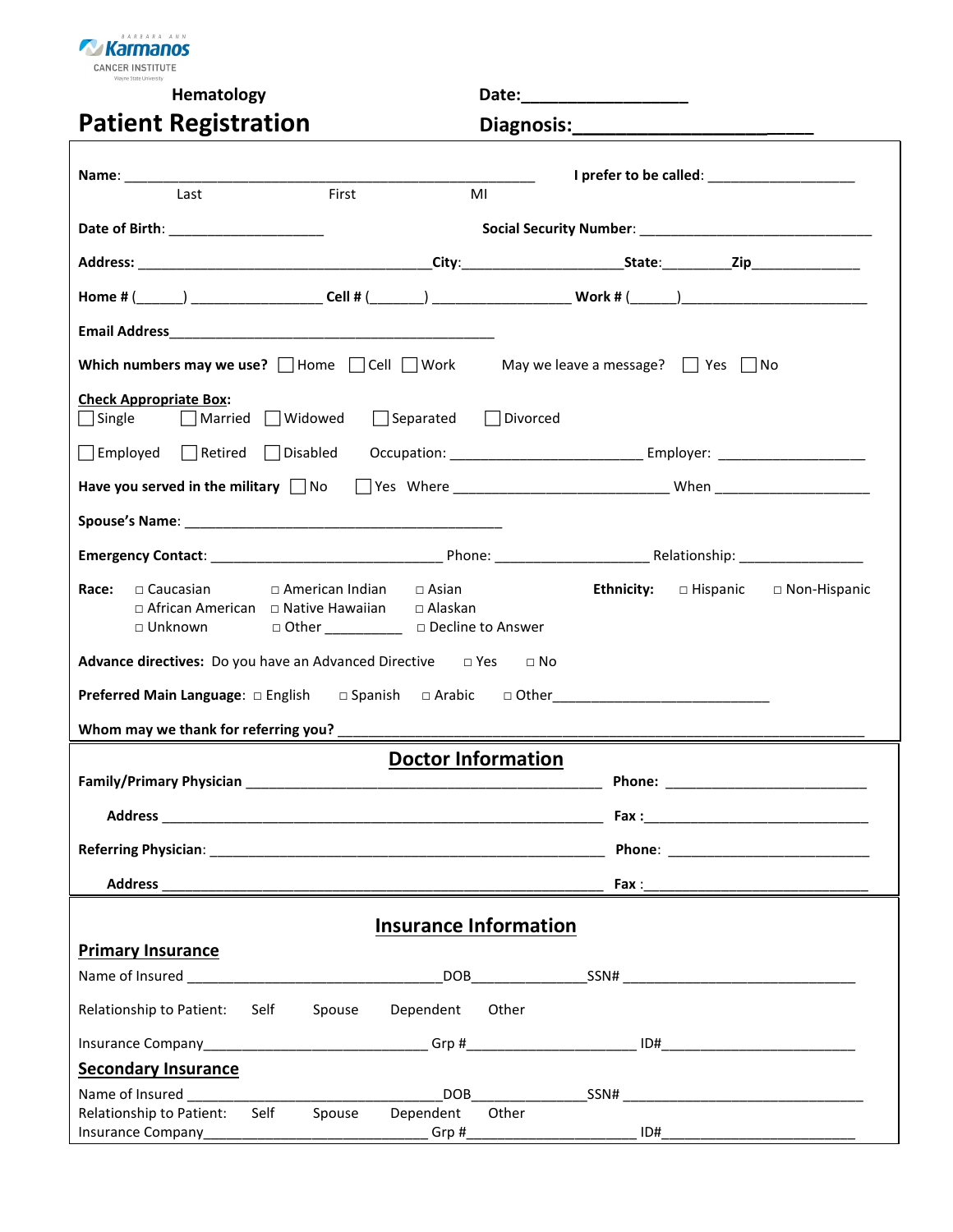# **New Patient History**

| <b>Current Problem</b>                                                                     |  |  |  |  |
|--------------------------------------------------------------------------------------------|--|--|--|--|
| Current Please describe briefly how your current problem started. What were your symptoms? |  |  |  |  |
|                                                                                            |  |  |  |  |
|                                                                                            |  |  |  |  |
|                                                                                            |  |  |  |  |
|                                                                                            |  |  |  |  |
|                                                                                            |  |  |  |  |

|                                                                                                           |      |                                  | <b>Cancer History</b>                               |       |
|-----------------------------------------------------------------------------------------------------------|------|----------------------------------|-----------------------------------------------------|-------|
|                                                                                                           |      |                                  |                                                     |       |
| If you have had previous treatment, please include type of treatment below:                               |      |                                  |                                                     |       |
| Treatment with surgery:                                                                                   | Yes  | $\Box$ No                        |                                                     |       |
| Radiation Therapy:                                                                                        | √Yes | No                               |                                                     |       |
| Chemotherapy:                                                                                             | Yes  | l No                             |                                                     |       |
| Please check if you have had any of the following medical conditions<br>Anemia                            |      | Gallbladder Disease              | <b>Medical History</b><br>Pacemaker / Defibrillator |       |
| Arthritis                                                                                                 |      | <b>Acid Reflux</b>               | Anxiety                                             |       |
| Asthma<br>Bleeding Disorders                                                                              |      | Glaucoma<br><b>Heart Disease</b> | Seizures<br>Stomach Ulcers                          |       |
| <b>Breast Disease</b>                                                                                     |      | Hepatitis                        | Stroke                                              |       |
| Cancer                                                                                                    |      | High Blood Pressure              | Thyroid Disease                                     |       |
| COPD/Emphysema                                                                                            |      | High Cholesterol<br>HIV/AIDS     | Tuberculosis<br>Heart Attack                        |       |
| Depression<br>Diabetes                                                                                    |      | Kidney Disease                   | Lupus/Scleroderma                                   |       |
| <b>Additional Comments:</b>                                                                               |      |                                  |                                                     |       |
|                                                                                                           |      |                                  | <b>Surgical History</b>                             |       |
| Please list all surgeries, major diseases, illnesses, or conditions for which you have been hospitalized: |      |                                  |                                                     |       |
| Surgeries or hospitalizations                                                                             |      |                                  | Date                                                | Where |
|                                                                                                           |      |                                  |                                                     |       |
|                                                                                                           |      |                                  |                                                     |       |
| <u> 1980 - Johann Barbara, martxa alemaniar a</u><br>3                                                    |      |                                  |                                                     |       |
| 4                                                                                                         |      |                                  |                                                     |       |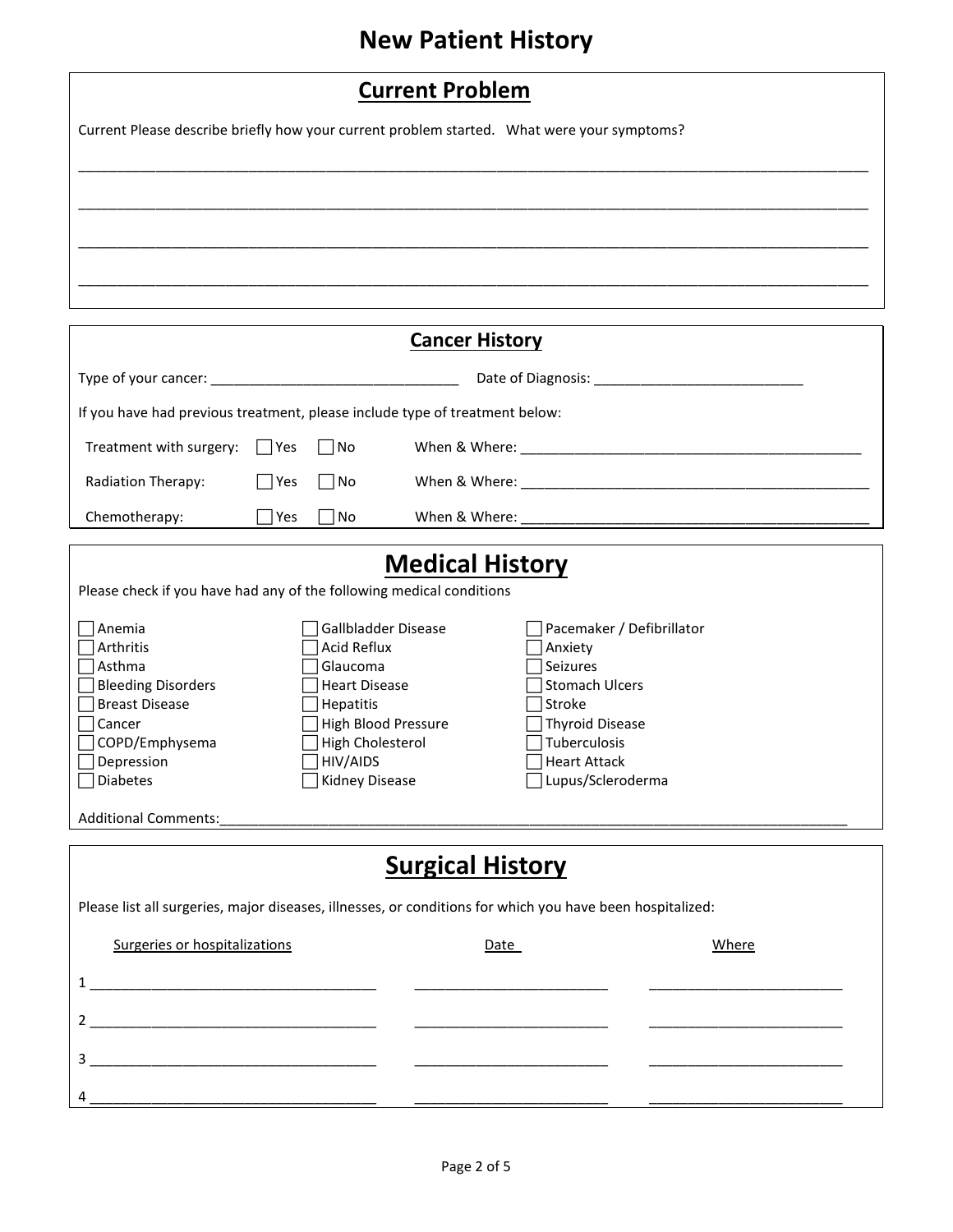| <b>Social History</b>        |                                                                                                                                                                                                                                                                                                        |  |  |  |
|------------------------------|--------------------------------------------------------------------------------------------------------------------------------------------------------------------------------------------------------------------------------------------------------------------------------------------------------|--|--|--|
| <b>Religious Belief</b>      | $\Box$ Protestant $\Box$ Muslim<br>$\Box$ Catholic<br>$\square$ Jewish                                                                                                                                                                                                                                 |  |  |  |
| Have you been<br>exposed to: | $\Box$ Asbestos $\Box$ Chronic Fumes $\Box$ Chronic Dust $\Box$ Radiation $\Box$ Toxic Chemicals                                                                                                                                                                                                       |  |  |  |
| <b>Alcohol Use</b>           | How many alcoholic beverages do you drink per week:                                                                                                                                                                                                                                                    |  |  |  |
| <b>Smoking Status</b>        | $\Box$<br>Never smoked<br><b>Current Smoker:</b><br>◻<br>How many cigarettes do you smoke a day?<br>Quit<br>⊔<br>When did you quit?<br>How many years did you smoke?<br>How many cigarettes did you smoke per day?<br>□ Cigarettes □ Marijuana □ Cigars or pipes □ Chewing tobacco □ Hookah □<br>Other |  |  |  |

#### **Females History**

| <b>Menstrual History</b>                                                                              |
|-------------------------------------------------------------------------------------------------------|
| Age when menstruation began? _________________                                                        |
| Are you still having monthly periods? $\Box$ Yes $\Box$ No                                            |
| Is your menstruation slight, moderate, heavy, or irregular? ____________________                      |
| Are you presently using an IUD or birth control pills? __________________________                     |
|                                                                                                       |
| <u>Is there any possibility you could be pregnant at this time?</u><br>$\Box$ Yes<br>$\Box$ No        |
| <b>Menopause</b>                                                                                      |
| If you are no longer having a menstrual cycle, at what age did your monthly periods stop? ________    |
| Did your menopause occur as a result of: $\Box$ Natural $\Box$ Surgery $\Box$ Following chemotherapy? |
| Do you experience hot flashes? $\Box$ Yes $\Box$ No                                                   |
| Any previous history of hormone use                                                                   |
| Contraceptive Hormone use: □ No □ If yes, for how many years: ____________                            |
| Post Menopause Hormones: a No alf yes, for how many years: _____________________                      |
| <b>Pregnancies</b>                                                                                    |
| Number of pregnancies: ___________                                                                    |
| Number of children born alive: _______________                                                        |
| What was your age at your first pregnancy? ________________                                           |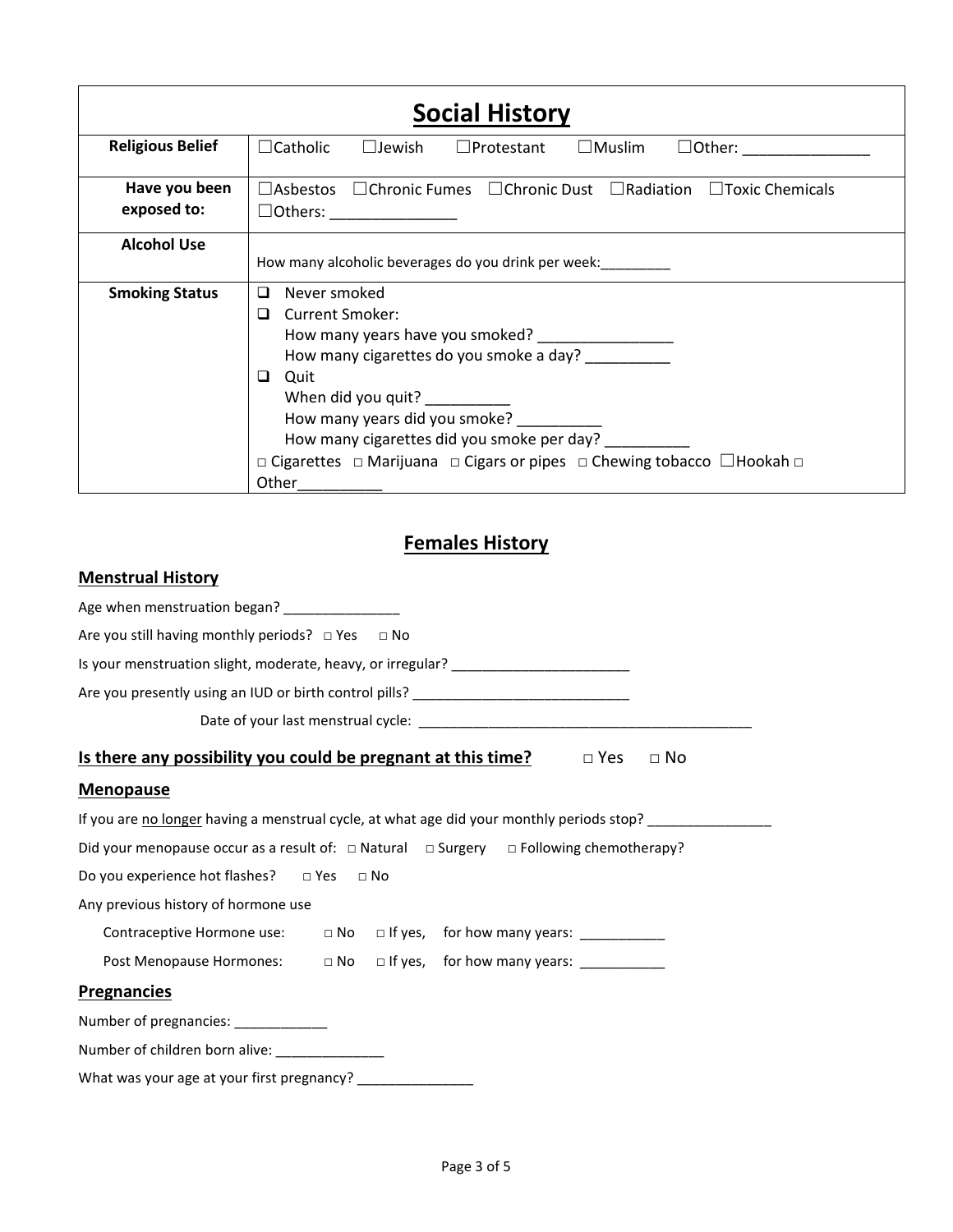## **Current Medication List**

List all medications you are taking, including vitamins, nonprescription drugs, and herbal supplements.

#### **Bring all Medications to your first appointment**

| <b>Drug</b> | Amount/Dose | Frequency |
|-------------|-------------|-----------|
|             |             |           |
|             |             |           |
|             |             |           |
|             |             |           |
|             |             |           |
|             |             |           |
|             |             |           |
|             |             |           |
|             |             |           |
|             |             |           |
|             |             |           |

Pharmacy Address: \_\_\_\_\_\_\_\_\_\_\_\_\_\_\_\_\_\_\_\_\_\_\_\_\_\_\_\_\_\_\_\_\_\_\_\_\_\_\_ Fax #: (\_\_\_\_\_\_\_\_) \_\_\_\_\_\_\_\_-\_\_\_\_\_\_\_\_\_\_\_\_\_\_\_

| Mail Order Pharmacy Name: |  |  |
|---------------------------|--|--|
|                           |  |  |

| Do you have prescription coverage?<br>$\Box$ Yes $\Box$ No |  |
|------------------------------------------------------------|--|
|------------------------------------------------------------|--|

### **Allergy Information**

Latex Allergy □ Yes □ No Iodine Allergy □ Yes □ No

| <b>OTHER ALLERGY INFORMATION</b> | <b>REACTION</b> |
|----------------------------------|-----------------|
|                                  |                 |
|                                  |                 |
|                                  |                 |
|                                  |                 |
|                                  |                 |